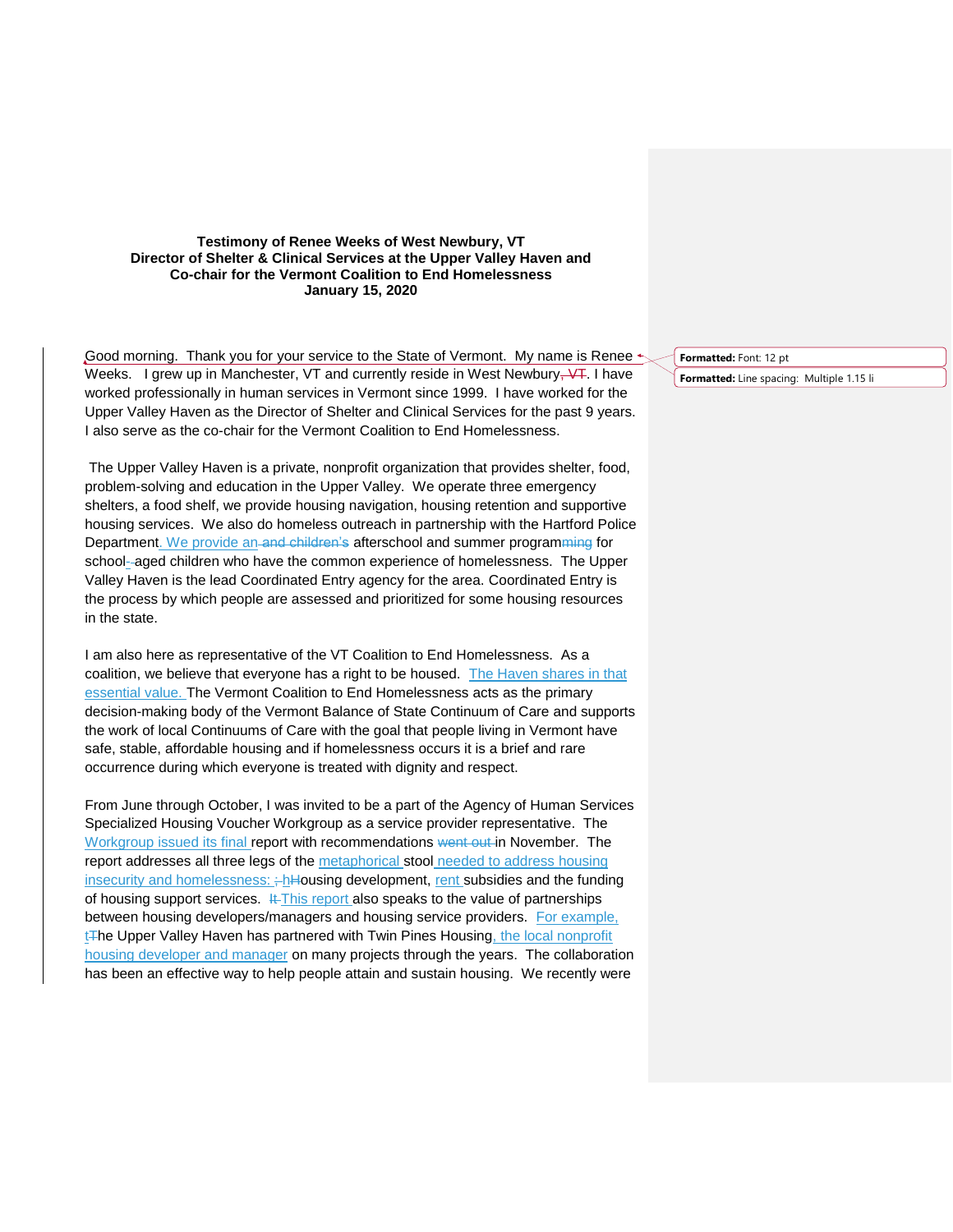invited to present at a charette hosted by the Corporation for Supportive Housing on one of our partnerships.

Over the past few months, I have had the opportunity to provide housing case management to a small caseload of people while one of my

staff was on family leave. During that time, I worked with a woman who has been homeless off and on for the past 5 years. She has experienced chronic homelessness ( which is defined by HUD as staying in a place not meant for human habitation for 12 months or more continuously or having 4 episodes within the past three years that total up to 12 months; and has been diagnosed with a disabling condition.) I will call her by the alias, "Betty." Betty and her boyfriend arrived at the Haven Seasonal Shelter about this time last year. They had been staying in a Seasonal Shelter in another area of the state but were asked to leave due to the behavior of the boyfriend. They stayed in our Seasonal Shelter until we closed in late April. When the shelter closed, they camped outside for a while. In May we were able to admit them into our adult emergency shelter. Betty was engaged with mental health services to help manage her anxiety and depression. After being in the emergency shelter for a week, she said, "Boy, I can actually relax now." She was referring to the trauma of living a life where you may have a place to sleep, but you don't really know where you will be during the day or where your next meal may come from. She had been living under the stress of uncertainty and could not focus on anything more than trying to figure out where to sleep and how to eat. After being settled in the shelter, Betty stated she felt safe and comfortable enough to begin seeking employment. With the help of her housing case manager, she was able to get a 32 hour per week position as a custodian at an assisted living facility. Meanwhile, she was included on our coordinated entry list for a shelter plus care subsidy; with time her name rose to next on the list based on need. She is currently in process of working with Pathways Vermont to get her subsidy. Once that is in place we will work as a team to help find an apartment that will accept the subsidy.

It is amazing to witness what "stability" brings to people. I have seen "housing stability" totally transform people and their lives. Stability increases their bandwidth so that they may focus on the things in their lives that aids in sustaining what they have. There was no way Betty would have been able to work while using the Seasonal Shelter or living in a tent under a bridge overpass or by the railroad tracks. In the Seasonal Shelter, you need to leave every morning. The unpredictability of not knowing if you will get a bed at the shelter every night is scary. The shelter may be full before you get there. Then what? Trying to navigate all of that while also working is overwhelming.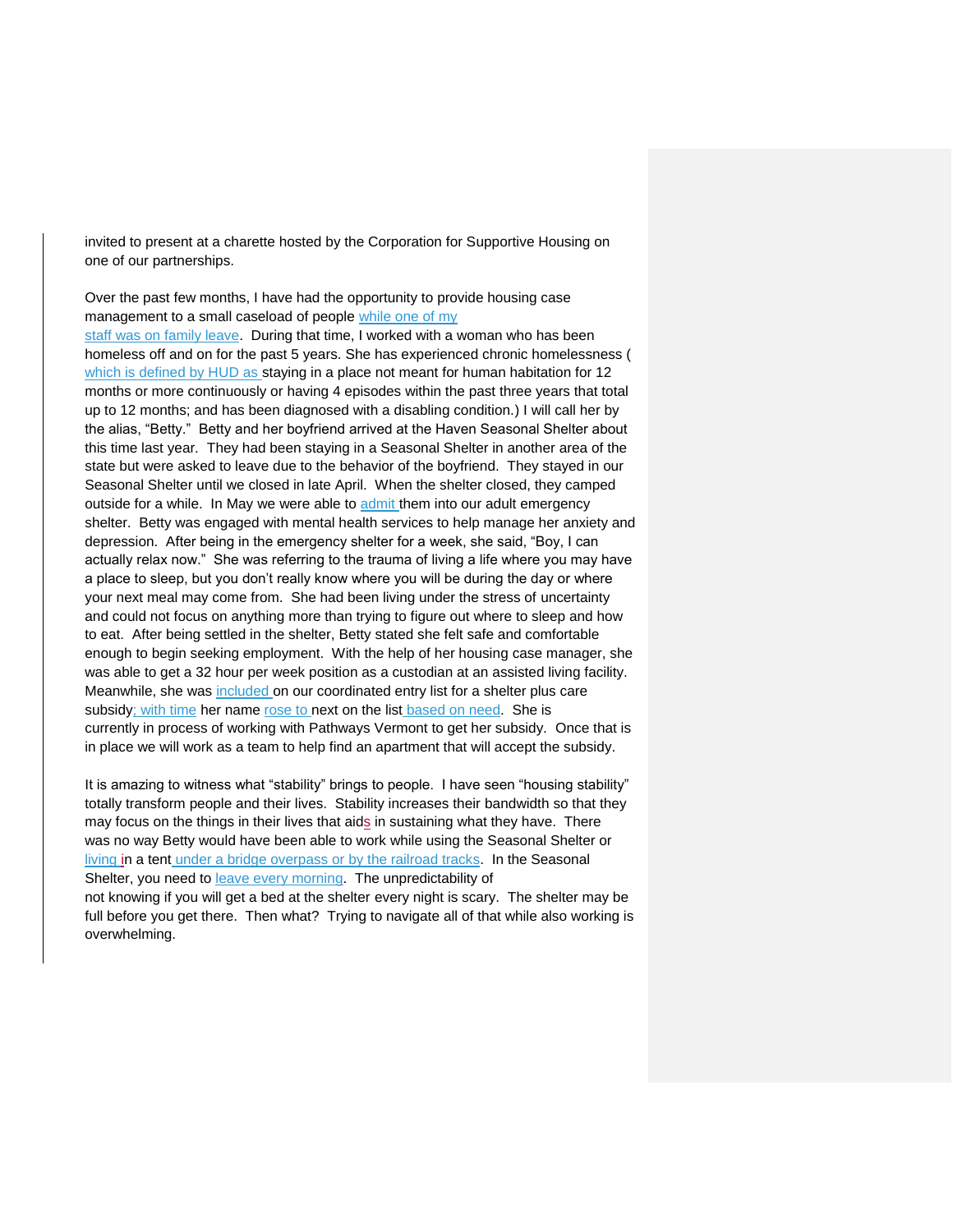If we want Vermonters to be stable and successful, we must "house" them first. In order to house people first, we need to have housing subsidies and affordable housing. We need to have increased housing stock and landlords willing to work with us. Our clients also need, in many cases, supportive services. The Upper Valley Haven runs four programs that provide supportive housing services: Family Supportive Housing Program, Shelter Plus Care Program, Rapid Rehousing Program, and the Parkhurst Program. When services are provided, 92% of the most vulnerable households have remained housed in these programs.

I would also like to address some of the needed program improvements in the housing

voucher programs. When people receive one of the Continuum of Care funded Shelter Plus Care or Rapid Rehousing Subsidies, there is a service match component. These services are typically provided by a designated mental health agency, Pathways Vermont, or a housing/homeless service provider. Mental Health providers have eligibility criteria for their programs because they bill Medicaid to cover the cost of their services. Homeless service providers have much less stringent eligibility criteria, but also have much less service capacity because most do not receive funding for the supportive housing services they offer. Coordinated Entry processes and prioritization for vouchers are dependent on who is connected to services or eligible for mental health services, rather than who really is the most vulnerable or may be higher on the prioritization list. We should have a fair system in a small state.

We also need to recognize that much of the time, people experiencing chronic homelessness do not acknowledge their need for mental health treatment, and do not want to engage in services with a mental health agency. If their name is at the top of the list for a Shelter Plus Care subsidy, they would need a housing support provider to meet the service match requirement for the subsidy. We need to provide service funding to homeless/housing services providers to increase service capacities to serve people who qualify for permanent supportive housing subsidies, and do not wish to receive services from mental health organizations. Currently, we have 98 households on our Coordinated Entry list with 28 households meeting the criteria for chronic homelessness and are eligible for Shelter Plus Care subsidies.

In addition, our current waitlist for our Family Supportive Housing Program is 22 families. All eligible Vermonters should have access to this successful program. It would be ideal if we could attach housing subsidies to this program for anyone who needs it. This was one of the recommendations made by the Specialized Housing Voucher Workgroup.